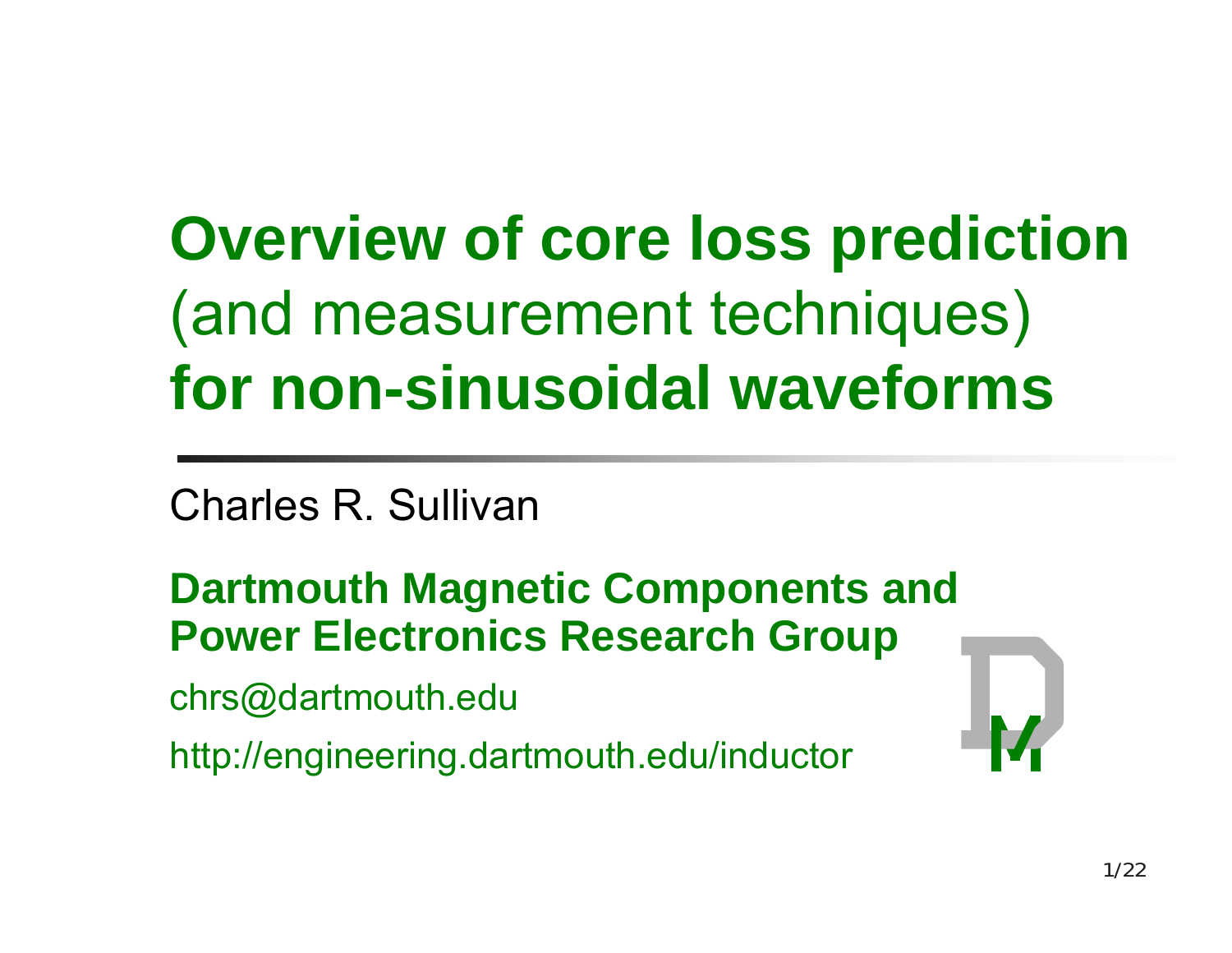## **Outline**

- **Need for loss models for non-sinusoidal** waveforms beyond the Steinmetz equation (SE).
- Models: MSE, GSE, NSE, EGSE, iGSE, i<sup>2</sup>GSE, WCSE, CWH and FHM (and in the addendum: the DNSE)
- $\blacksquare$  How can they be used?
- Where to go from here?

*References are listed on the last slide*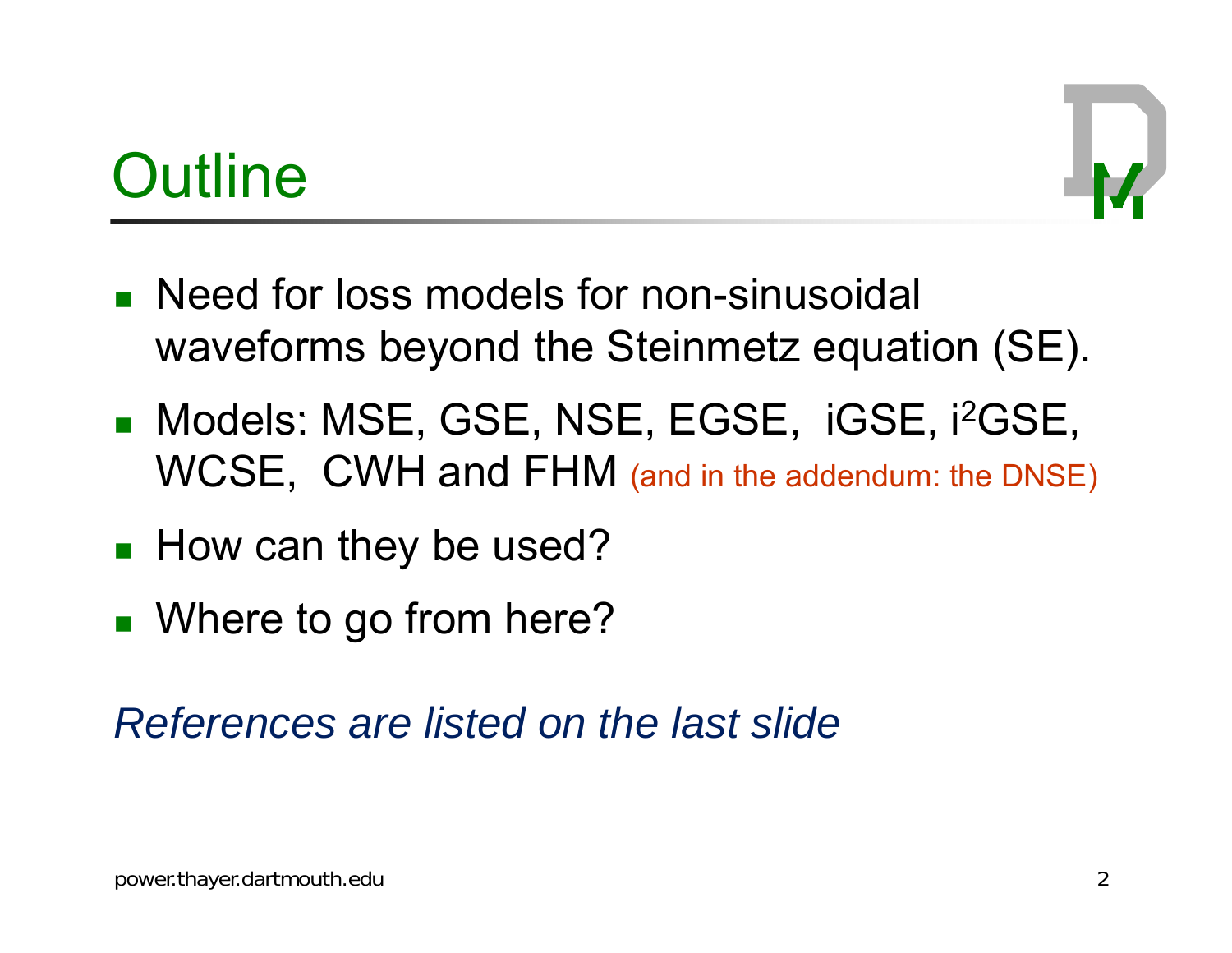### Existing models: Physically motivated



 $\mathcal{L}_{\mathcal{A}}$  $\blacksquare$  Classical eddy current loss,  $P_\mathrm{cl}$ 

Small part of loss in ferrites.

- $\overline{\phantom{a}}$  Detailed hysteresis models (e.g., Preisach, Jiles-Atherton).
	- $\blacksquare$  Standard methods are only static; do not predict important frequency/rate dependence  $P = P_h + P_{cl} + P_{exc}$  ( "excess loss").
	- $\blacksquare$  Addition of linear dynamics doesn't capture nonlinearity in excess loss.
- $\mathcal{L}_{\mathcal{A}}$  Models based on eddy loss induced by domain wall motion:
	- $P_{\rm exc} \propto (B f)^{\gamma}$  ;  $\gamma$  = 1.5 or 2
	- Does not match empirical data *for ferrites* (  $\alpha \neq \beta$  in Steinmetz equation).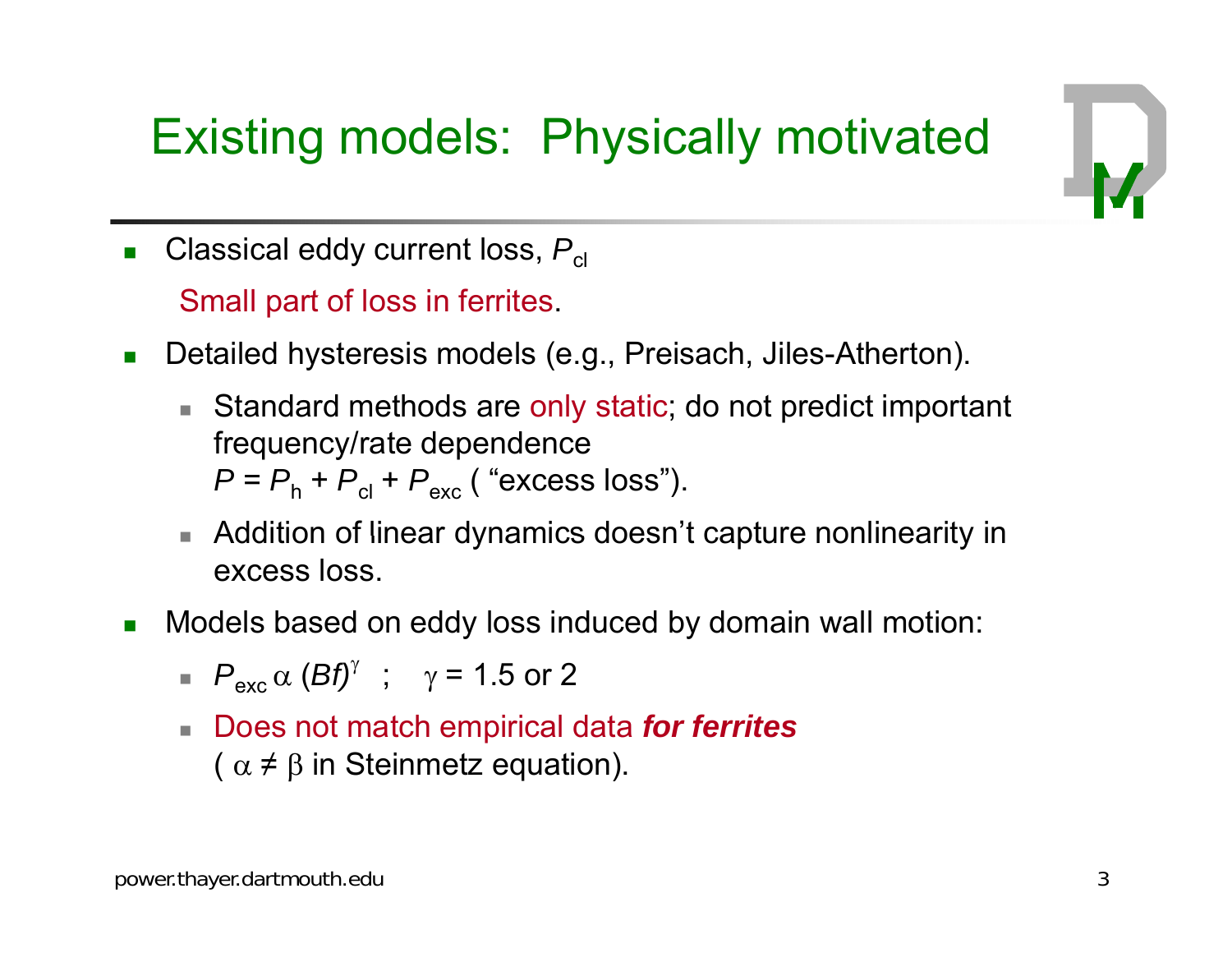

# 20th C model for core loss

 $\overline{\phantom{a}}$ Steinmetz equation (SE):  $P^2 \sim 1 \, \epsilon \alpha$ 

$$
P = kf^{\alpha} \hat{B}^{\beta}
$$

- $\bullet$  Sinusoidal only (but most power  $P = k f^\alpha \hat{B}$ electronics waveforms are not sinusoidal!)
- **Loss is a nonlinear phenomenon:** Fourier series does not apply.
- Other notes:
	- **Dianuary 10 and 7 and 7 and 7 and 7 and 7 and 7 and 7 and 7 and 7 and 7 and 7 and 7 and 7 and 7 and 7 and 7 and 7 and 7 and 7 and 7 and 7 and 7 and 7 and 7 and 7 and 7 and 7 and 7 and 7 and 7 and 7 and 7 and 7 and 7 and 7** frequency range.
	- $\blacksquare$  Ignores the important effect of dc bias.
- **Physically-based models: Not available for ferrites.** 
	- $\overline{\phantom{a}}$ Possible recent exception: (Van den Bossche, Valchev, and Van de Sype, 2006)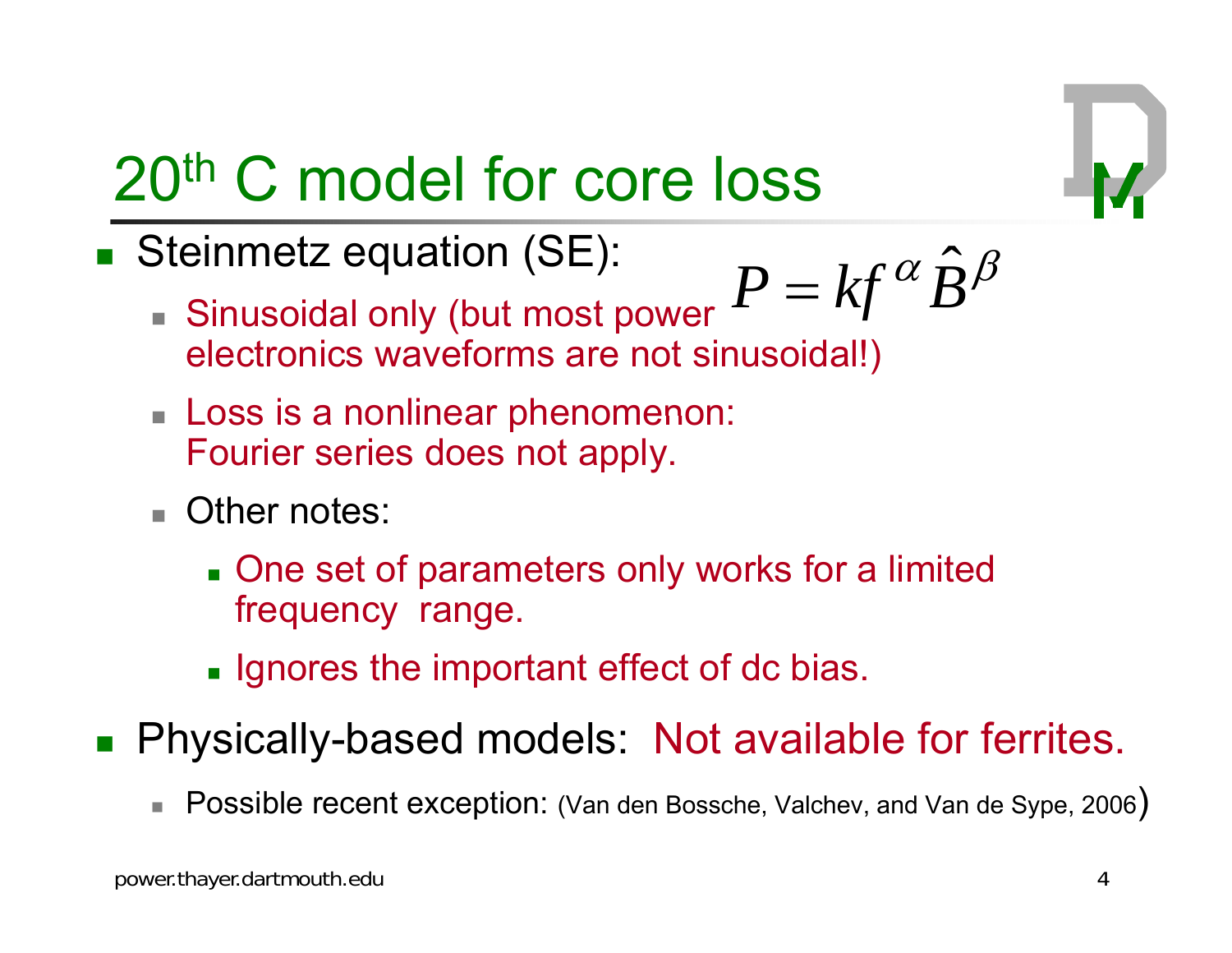### The first SE variation:

# Modified Steinmetz Equation (MSE)

(Albach ,Durbau and Brockmeyer, 1996; Reinert, Brockmeyer, and De Doncker, 1999).

- Modifies Steinmetz equation based on physical motivation that domain wall motion loss depends on *dB/dt.*
- $\blacksquare$  Calculates an equivalent frequency from a weighted average of *dB/dt:*   $\int \left( \frac{dB}{dt} \right)$ Ξ *T dt dB*  $f_{eq} = \frac{1}{(1 - r)^2} \left( \frac{dB}{dt} \right)^2 dt$ 2 2 2 2  $\Delta B$ <sup>2</sup> $\pi$ <sup>2</sup> $\frac{J}{0}$
- Π **Use equivalent frequency and repetition rate**  $f_r$  **in Steinmetz** Equation: *P*  $\begin{aligned} = k f_{eq}^{\alpha - 1} \hat{\boldsymbol{B}}^{\beta} f_r \end{aligned}$
- **Limitation:** arbitrary assumption about type of averaging for  $\overline{\mathcal{L}}$ equivalent frequency limits accuracy.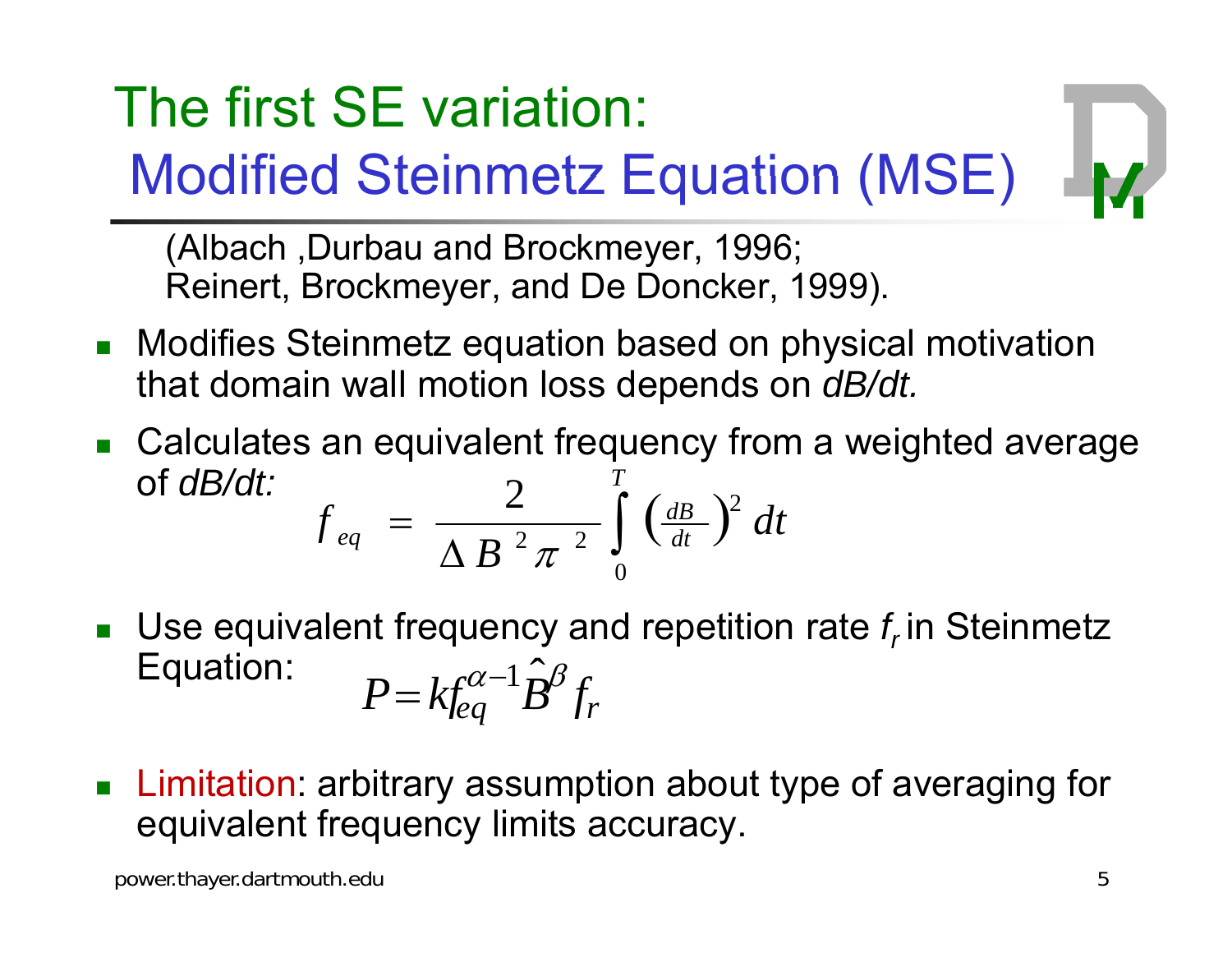Next: Generalized Steinmetz  $\mathsf{Equation}\ (\mathsf{GSE})$  (Li, Abdallah, and Sullivan, 2001)



- $\blacksquare$  Failed attempt—useful to see why.
- $\blacksquare$  Hypothesis:  $p(t)$  = fcn(B(t), dB/dt) (instantaneous power loss depends only on instantaneous B, dB/dt)
- **EX Combining the instantaneous dissipation** hypothesis with the Steinmetz equation yields:

$$
P(t) = k_1 \left| \frac{dB}{dt} \right|^a \left| B(t) \right|^b
$$

■ Tests show that it is not accurate—sometimes worse than  ${\sf MSE}.$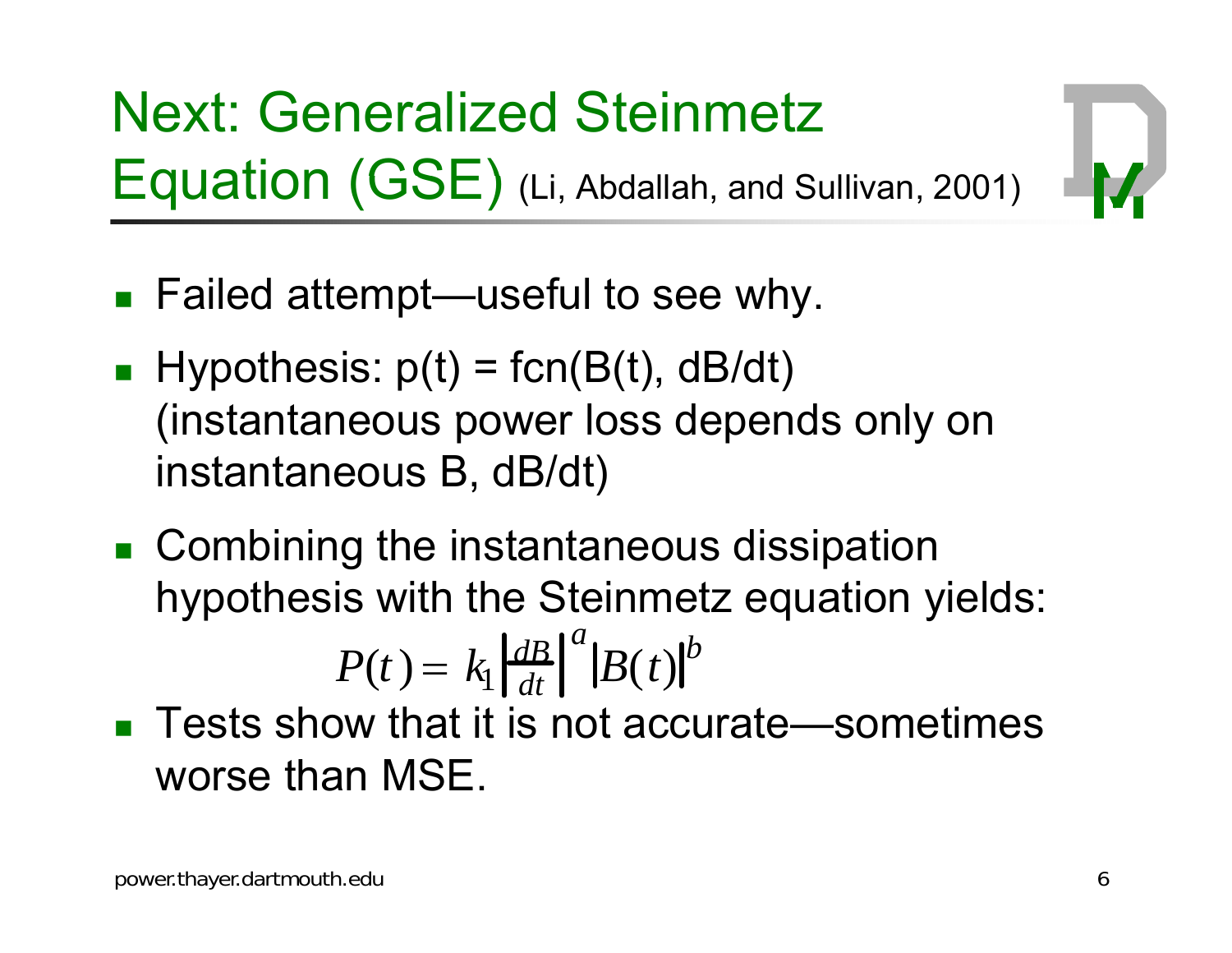

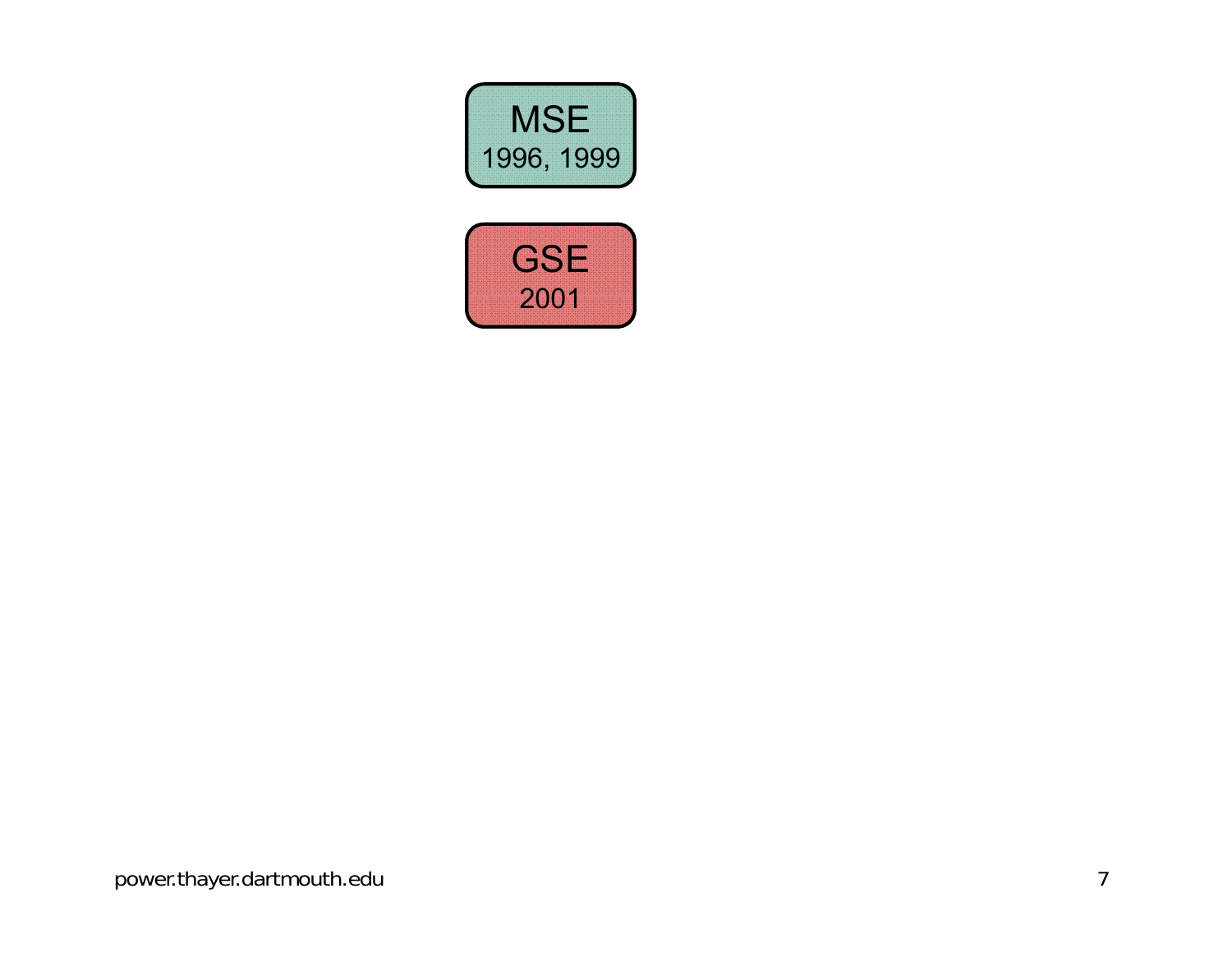

## Lesson from GSE failure

- $\textcolor{red}{\bullet}$  Losses depend on whole cycle, not just B(t), dB/dt.
- ■ Our path forward: Try another hypothesis.
	- GSE was *y dt* $P(t) = k_{i} B(t)^{x} \frac{dB}{dt}$  $=$   $k$ <sub>i</sub>  $B$  (*t*)
	- $\blacksquare$  Improved GSE (iGSE) hypothesis:

$$
\overline{P(t)} = k_{i} (\Delta B)^{w} \left| \frac{dB}{dt} \right|^{z}
$$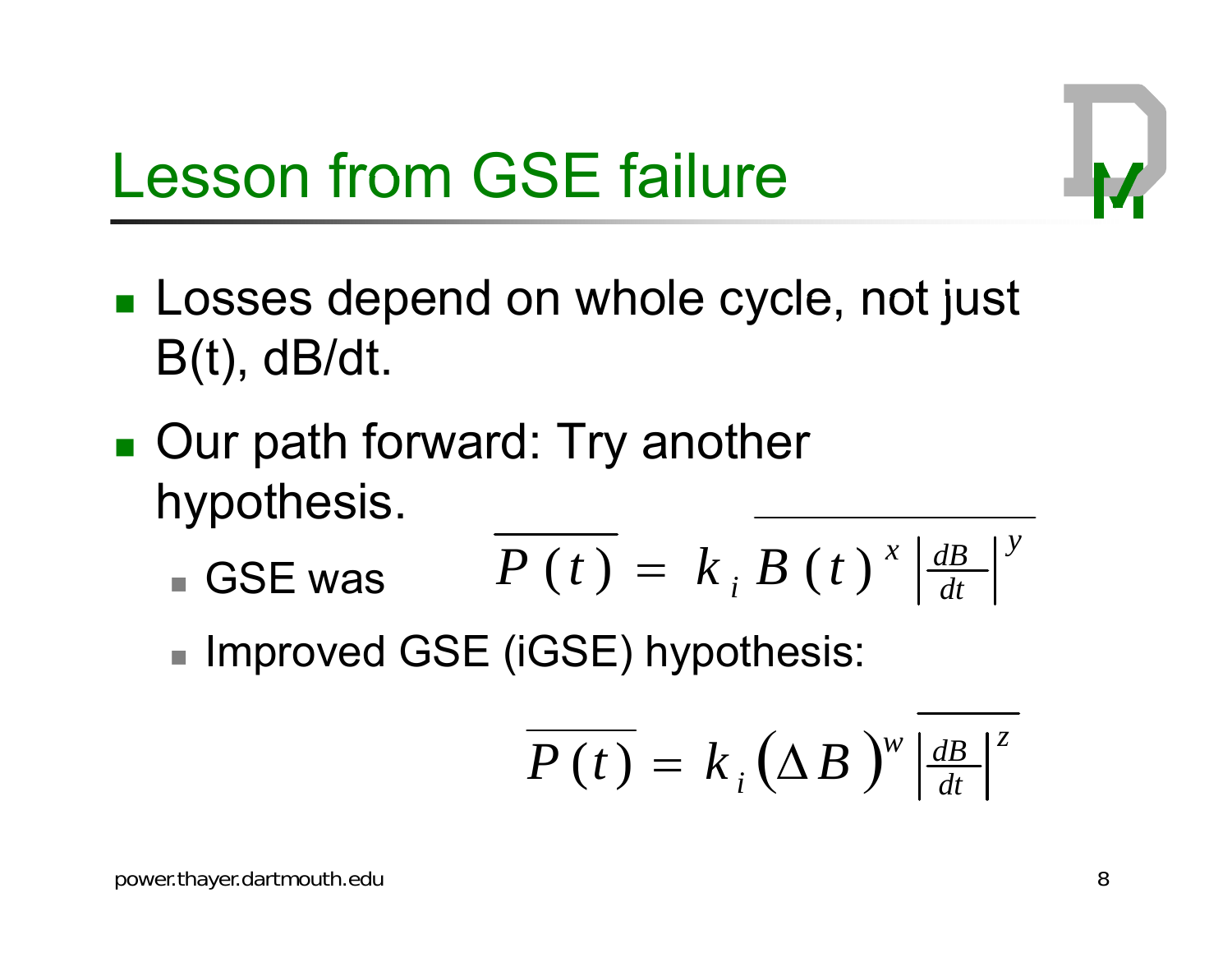iGSE (improved Generalized SE) (Venkatachalam, C. R. Sullivan, T. Abdallah, H. Tacca, 2002)



 $\overline{\phantom{a}}$ Based on  $\overline{P\left(t\right)}=k_{\overline{i}}\left(\Delta B\right)^{\scriptscriptstyle{W}}\left|\frac{dB}{dt}\right|^{\scriptscriptstyle{Z}}$  , plus  $\begin{array}{cc} \textsf{d} & \textsf{on} & P\left(t\right) \end{array}$  $= k_{i} (\Delta B)^{w} \left| \frac{dB}{dt} \right|^{z}$  , plu compatibility with Steinmetz equation for sine waves.

**Result:** 
$$
\overline{P(t)} = k_i (\Delta B)^{\beta - \alpha} \left| \frac{dB}{dt} \right|^{\alpha}
$$

■ Two years later, independently discovered and named the Natural Steinmetz Extension (NSE) by Van den Bossche, Valchev and Georgiev, 2004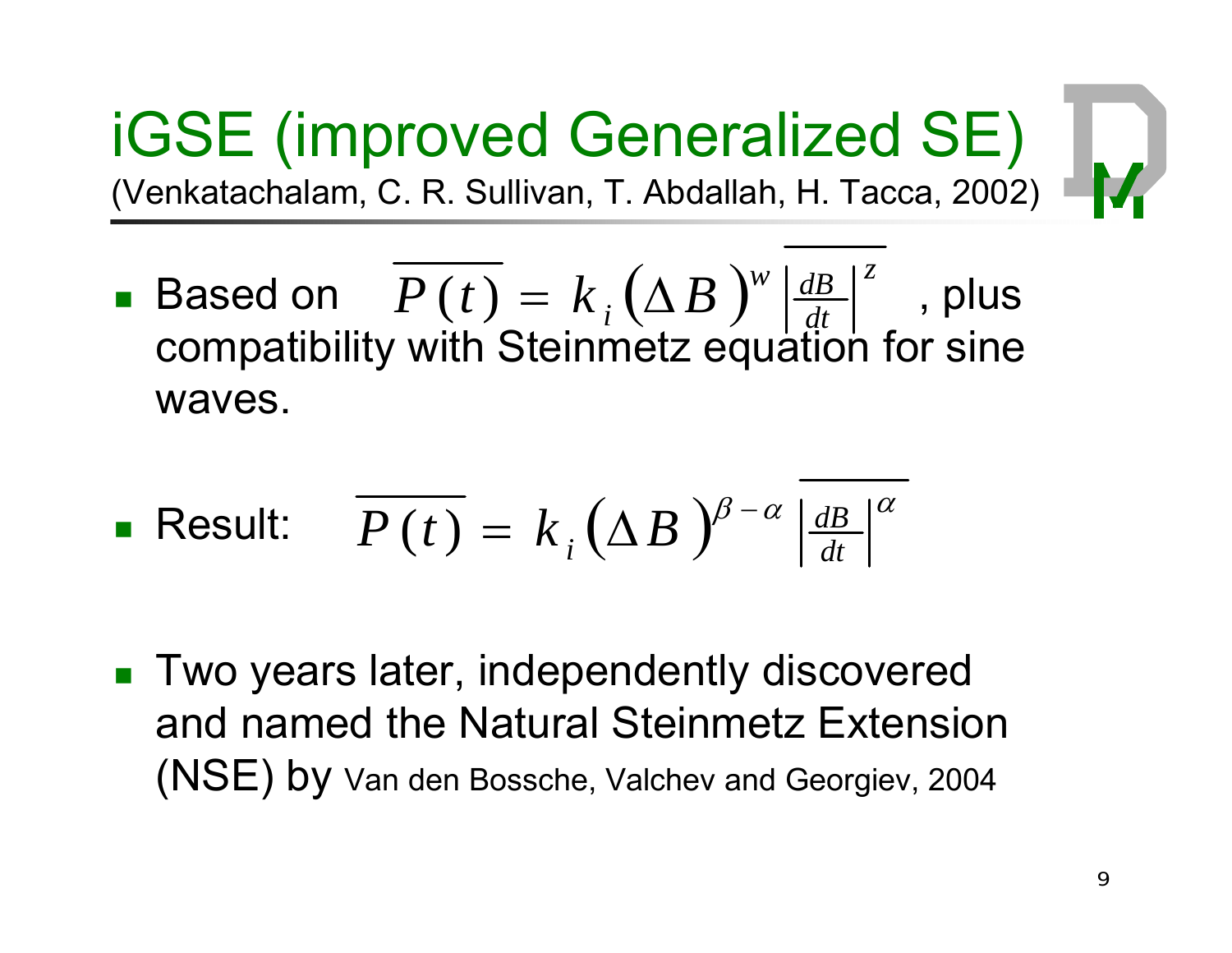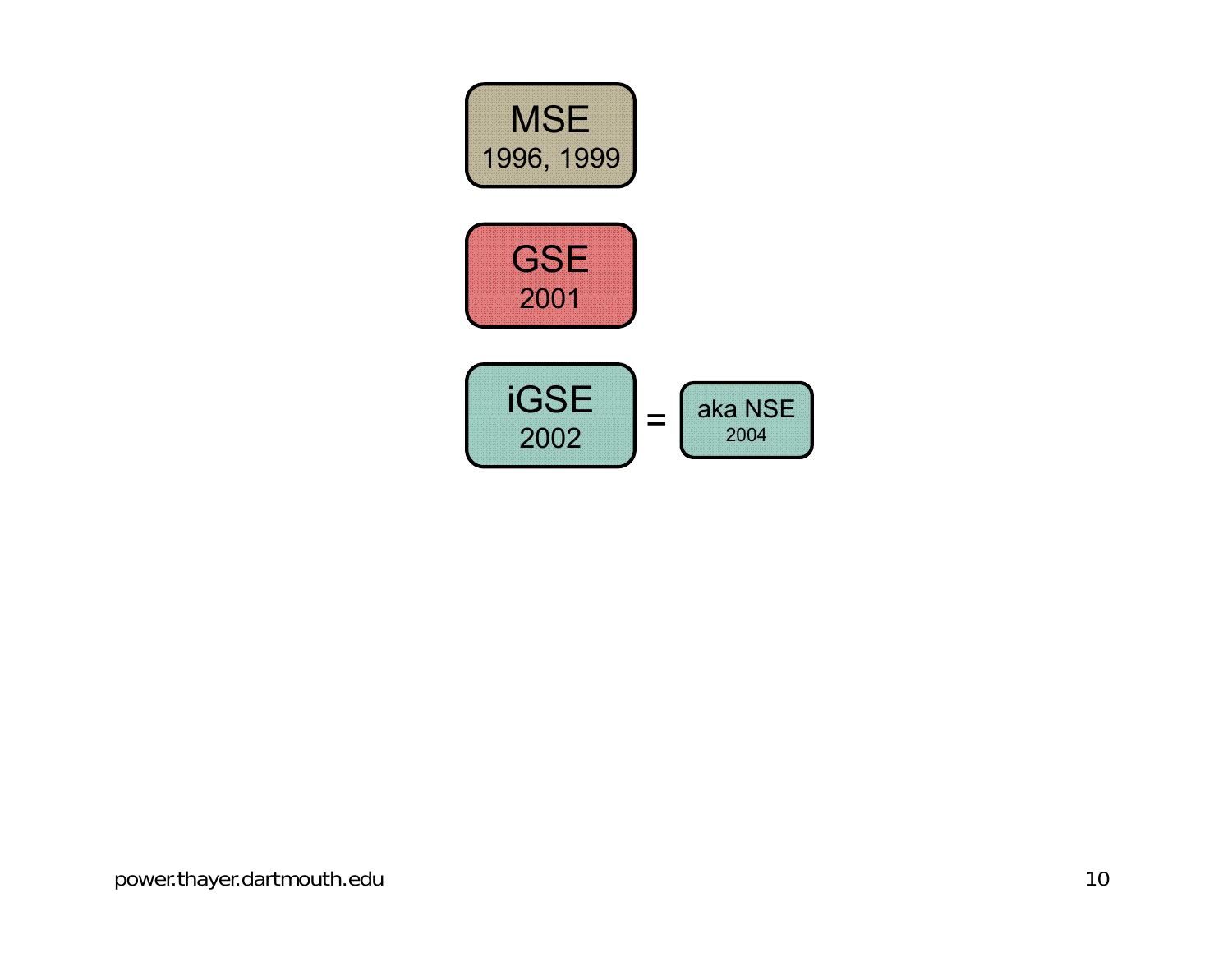## iGSE: formulas to use.

(Venkatachalam, C. R. Sullivan, T. Abdallah, H. Tacca, 2002)

- General expression:  $\overline{P\left(t\right)}=k_{\overline{i}}\left(\Delta B\ \right)^{\!\beta-\alpha}\left|\frac{dB}{dt}\right|^\alpha$  $P(t) = k_A(\Delta B)$ l expression:  $P\left(\,t\,\right)=\,k_{\,i}\,(\Delta\,B\,\left)^{\!\nu\,-}$  $= k_i (\Delta B)^{\nu - \alpha} \left| \frac{dB}{dt} \right|$
- Can obtain all parameters from sinusoidal data (i.e., from SE parameters)

$$
k_i = \frac{k f^{\alpha}(\frac{1}{2})^{\beta}}{(\Delta B)^{-\alpha} |\omega \cos(\omega t)|^{\alpha}} \qquad k_i \approx \frac{k}{2^{\beta+1} \pi^{\alpha-1} \left( 0.2761 + \frac{1.7061}{\alpha+1.354} \right)}
$$

■ Simple formula for piecewise-linear waveforms:

$$
\overline{P_v} = \frac{k_i(\Delta B)^{\beta - \alpha}}{T} \sum_m \left| \frac{B_{m+1} - B_m}{t_{m+1} - t_m} \right|^\alpha (t_{m+1} - t_m)
$$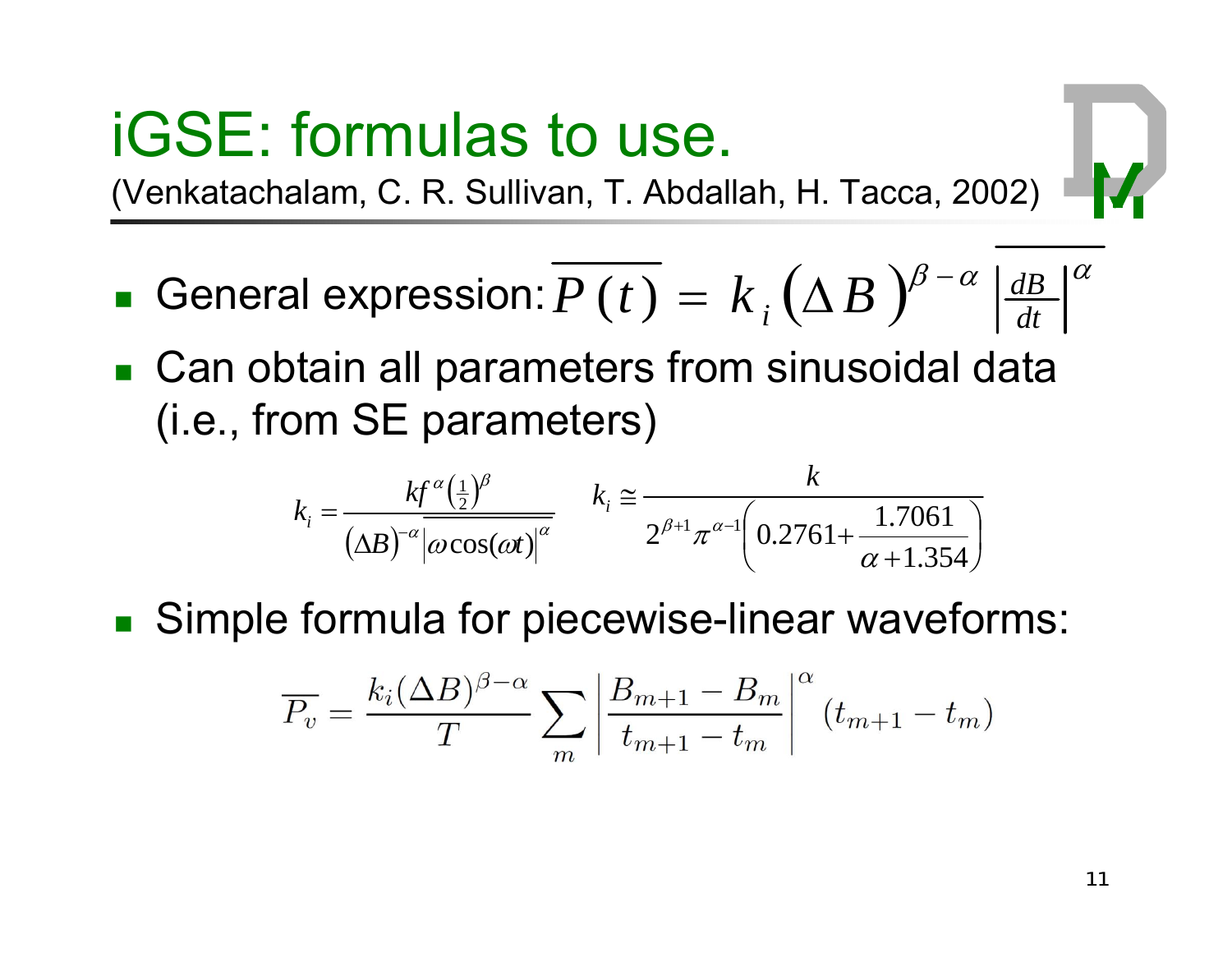### Performance of iGSE

- Matched measurements much better than either previous method.
- ີ ທີ  $\mathbf{r}$  Subsequent comparisons have consistently shown that it outperforms<br>alternatives.
- $\blacksquare$  Main limitations:
	- What if fundamental and harmonics are in different frequency ranges where different?
	- $\blacksquare$ DC bias not accounted for.
	- $\blacksquare$ Relaxation effects
	- For more on these, see (J. Muhlethaler, J. Biela, J.W. Kolar, A. Ecklebe, 2012a, 2012b)

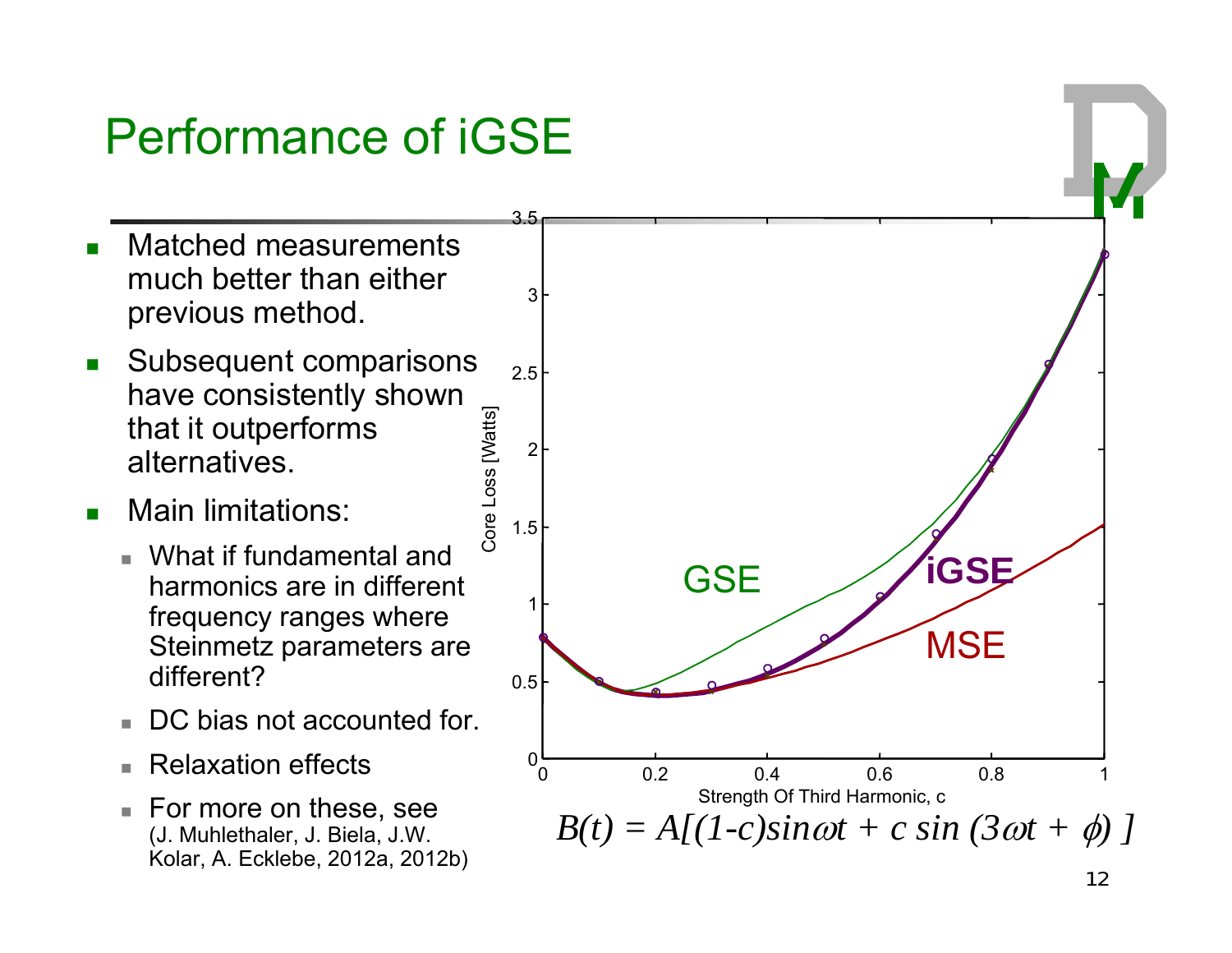## Minor loops

- **Not present in simple waveforms.**
- **Addressed in 1st MSE paper (Albach, Durbau &** Brockmeyer, 1996) and in iGSE paper (2002):
	- $\blacksquare$  Algorithm for automatic separation of nested loops in iGSE paper (2002).

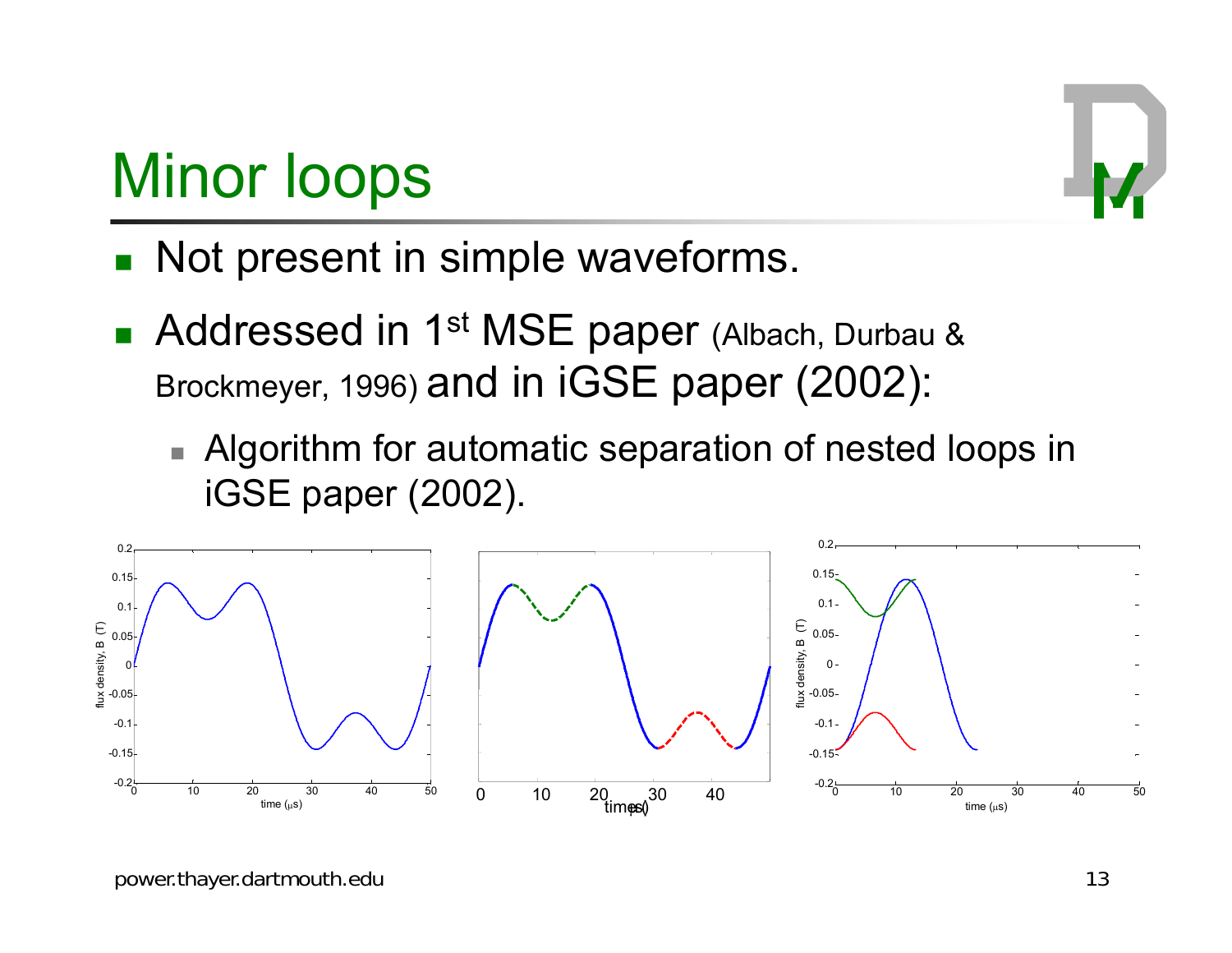### power.thayer.dartmouth.edu 14

# Other SE methods

- Π • WcSE: Waveform coefficient SE  $\qquad \qquad \qquad |B(t)|^d$  (Shen, Wang, Boroyevich, Tipton, 2008)
	- Multiply SE result by a factor:
	- Intended to be easier than iGSE; authors' results show similar accuracy to iGSE.
	- $\overline{\phantom{a}}$  $\blacksquare$  Others' results show it's significantly less accurate for some situations (Villar, Viscarret, Etxeberria-Otadui and Rufer, 2009 )
- EGSE: Expanded GSE (Chen, 2009)
	- $\blacksquare$  For LF sine waves in steel; captures frequency dependence better.

$$
P(t) = k_2 \left| \frac{dB}{dt} \right|^m \left| \frac{dB}{dt} \right|^e \left| B(t) \right|^n
$$

$$
\int_0^{T/2} \frac{B(t)}{t} dt
$$
  

$$
\int_0^{T/2} \hat{B} \sin(\omega t) dt
$$

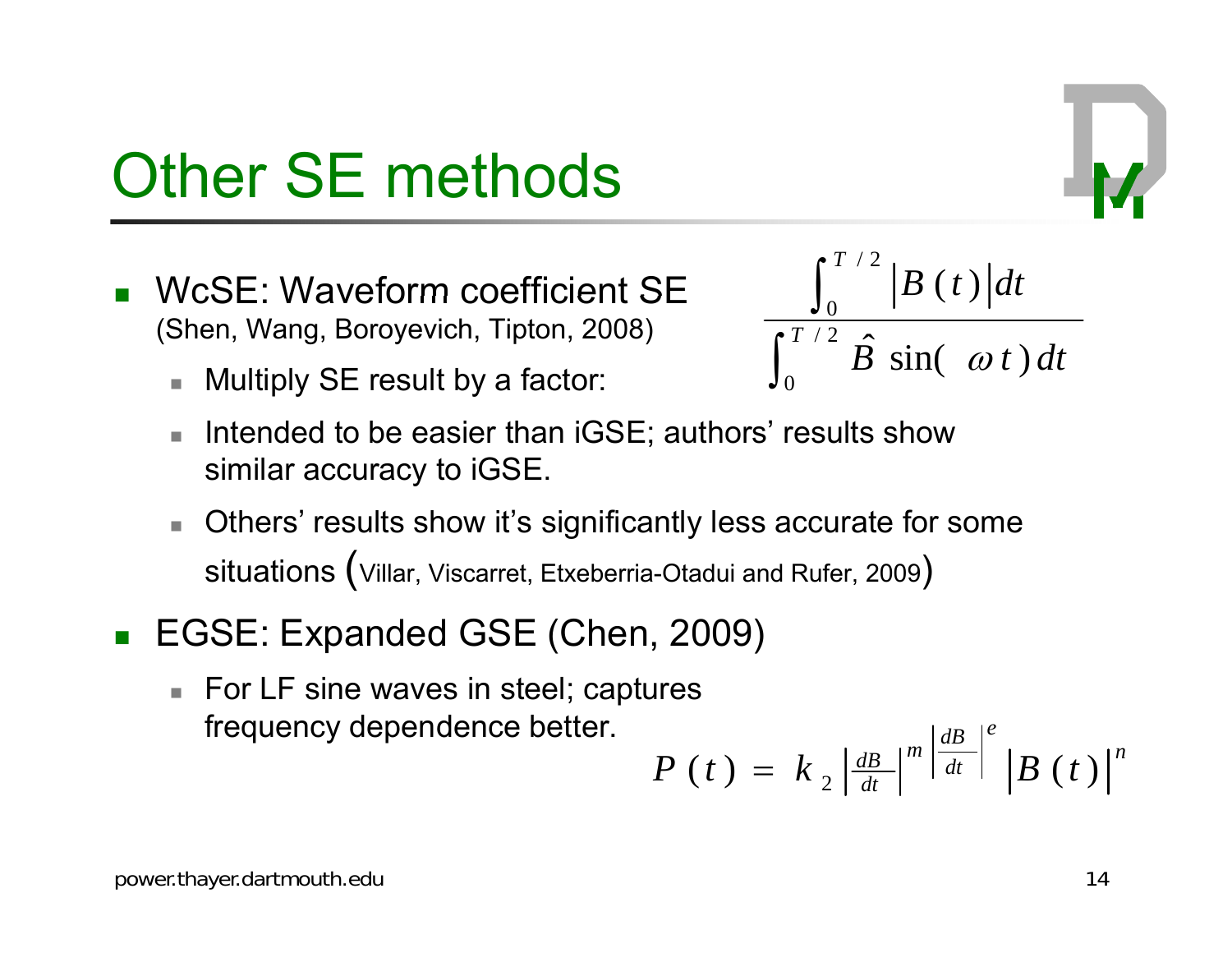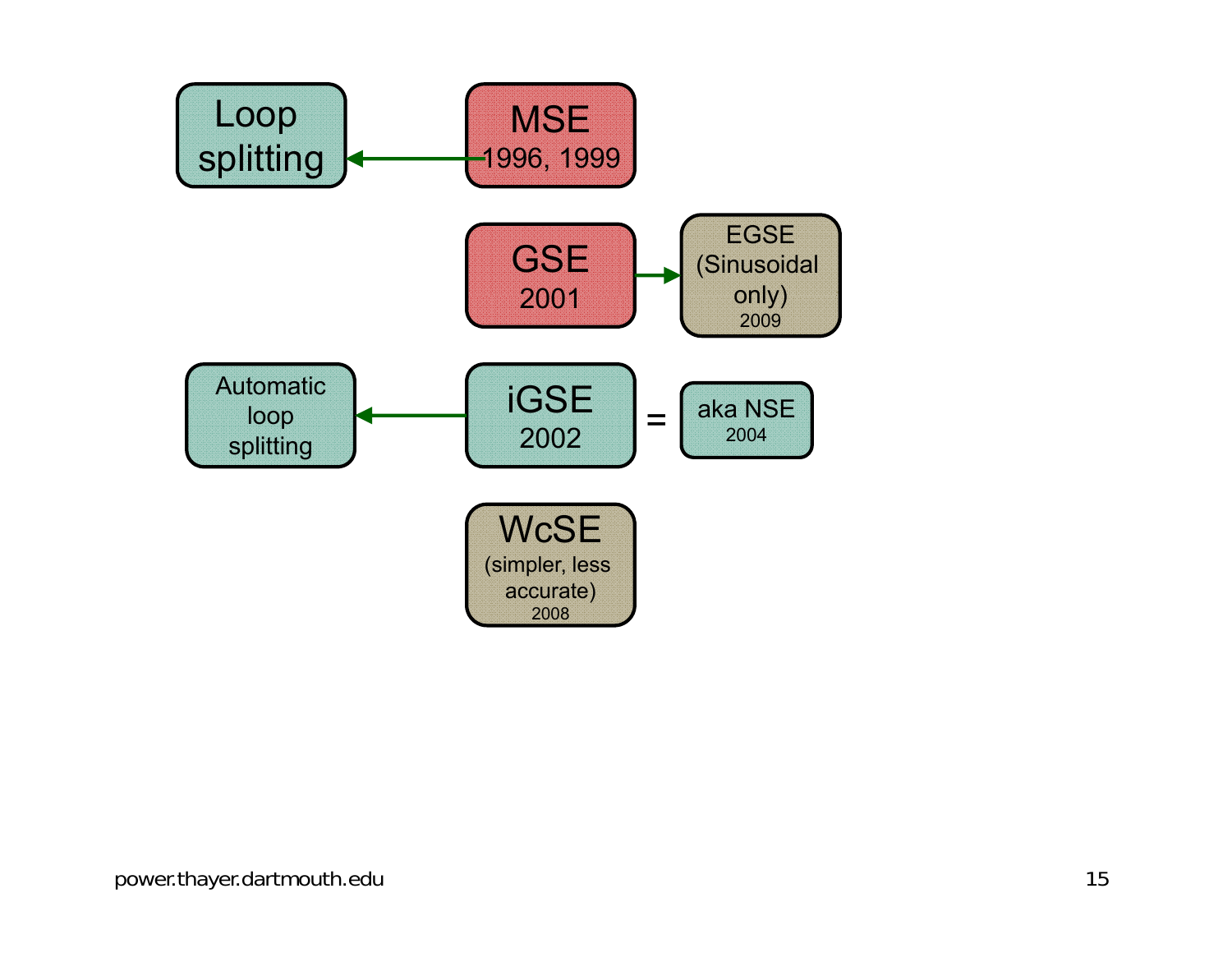# FHM (Field-extrema Hysteresis Model)

 $(Cale, Sudhoff, and Chan, 2008)$ 

- By definition, this assumes that the shape of the waveform doesn't matter and only looks at peaks.
	- $\blacksquare$  Does not capture effect of waveform.
- Starts by assuming that a frequencydependent Jiles-Atherton model is correct aims to duplicate its behavior.
	- Does capture DC bias effect as in JA model.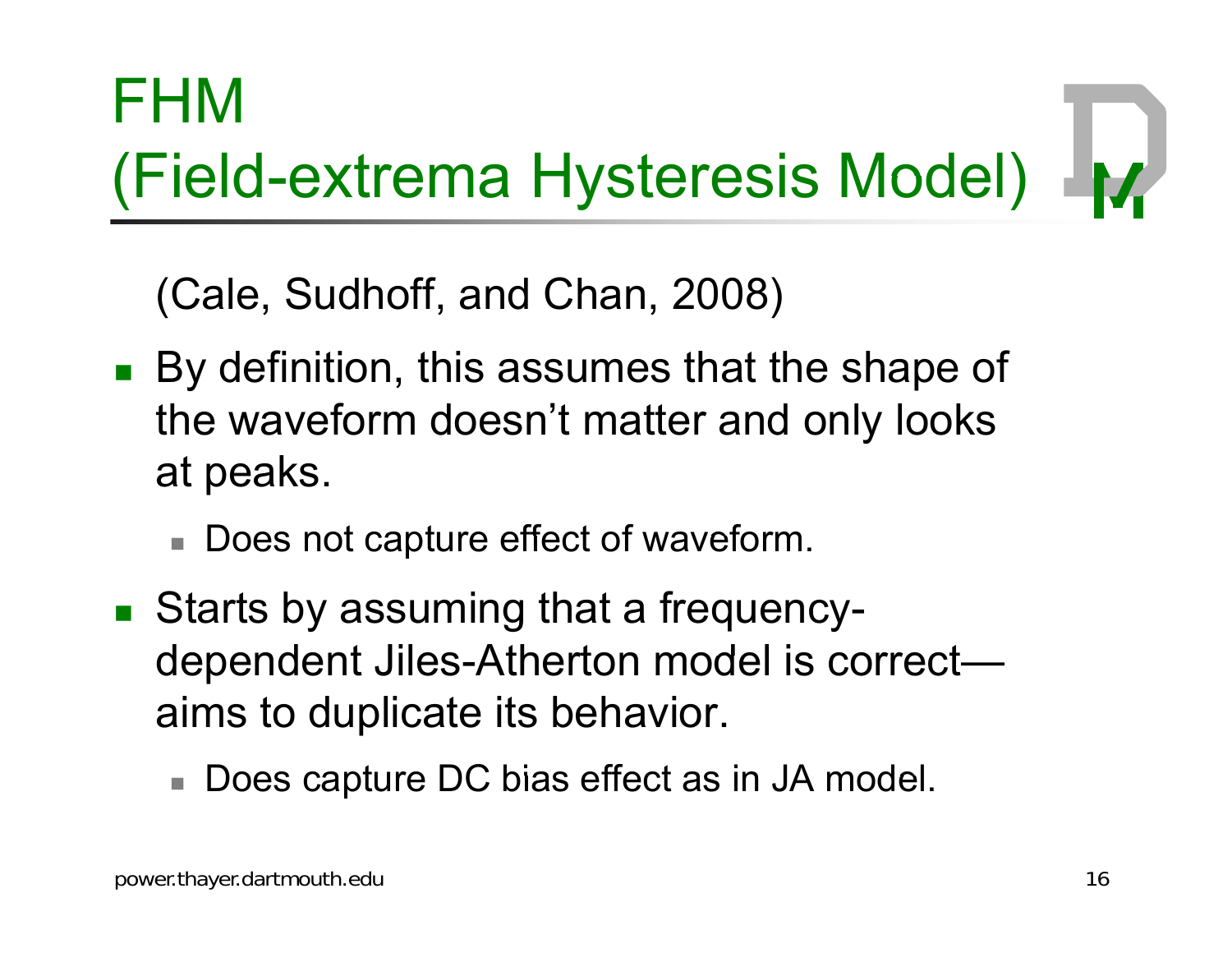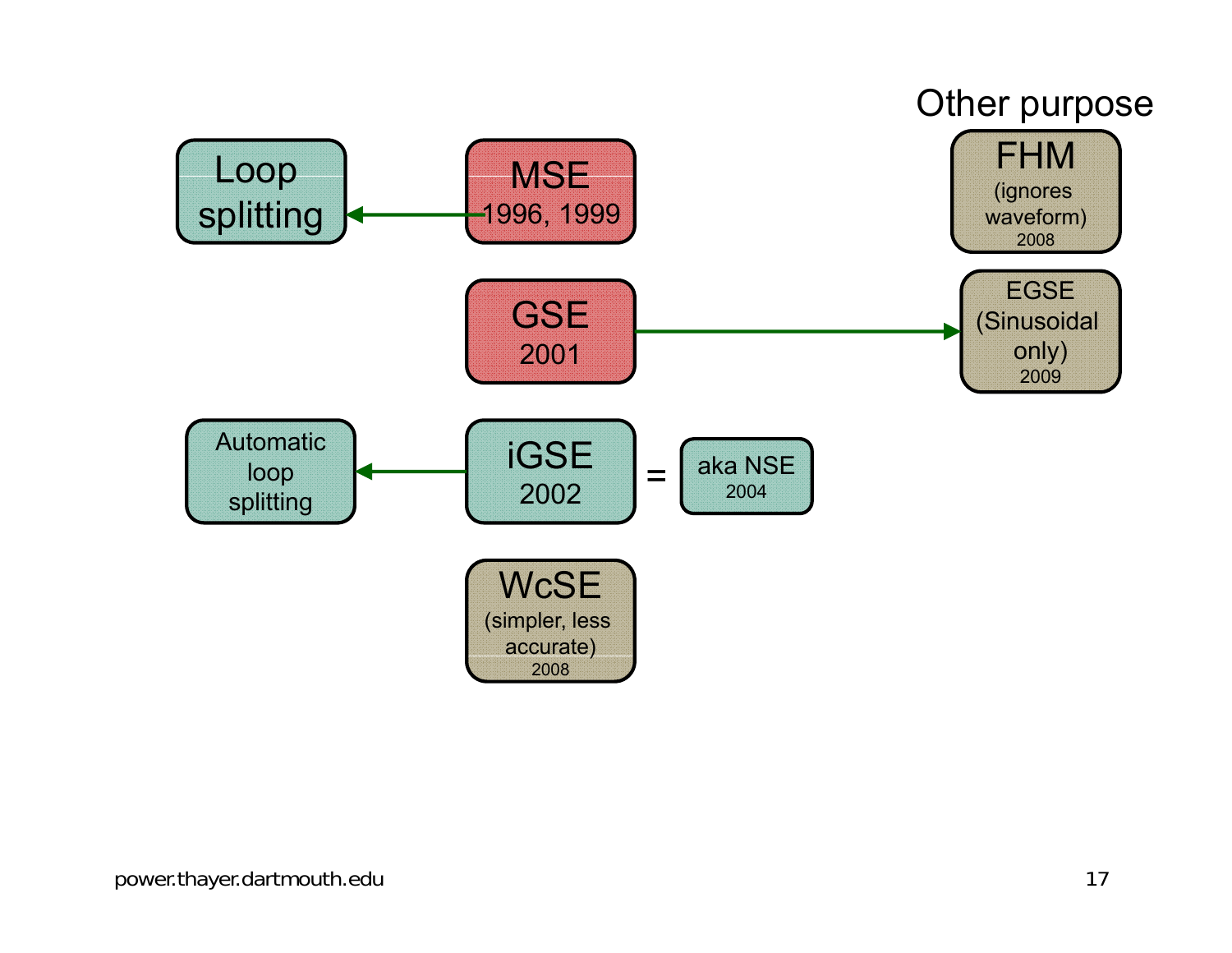### Composite Waveform Hypothesis M.

Π  $\blacksquare$  Idea that total energy lost in a cycle can be calculated by summing the loss that occurs during each segment of the waveform.



- $\overline{\mathcal{L}}$ ■ Explicitly stated and tested in (Sullivan, Harris and Herbert, 2010)
	- Results mixed—see next talk.

Π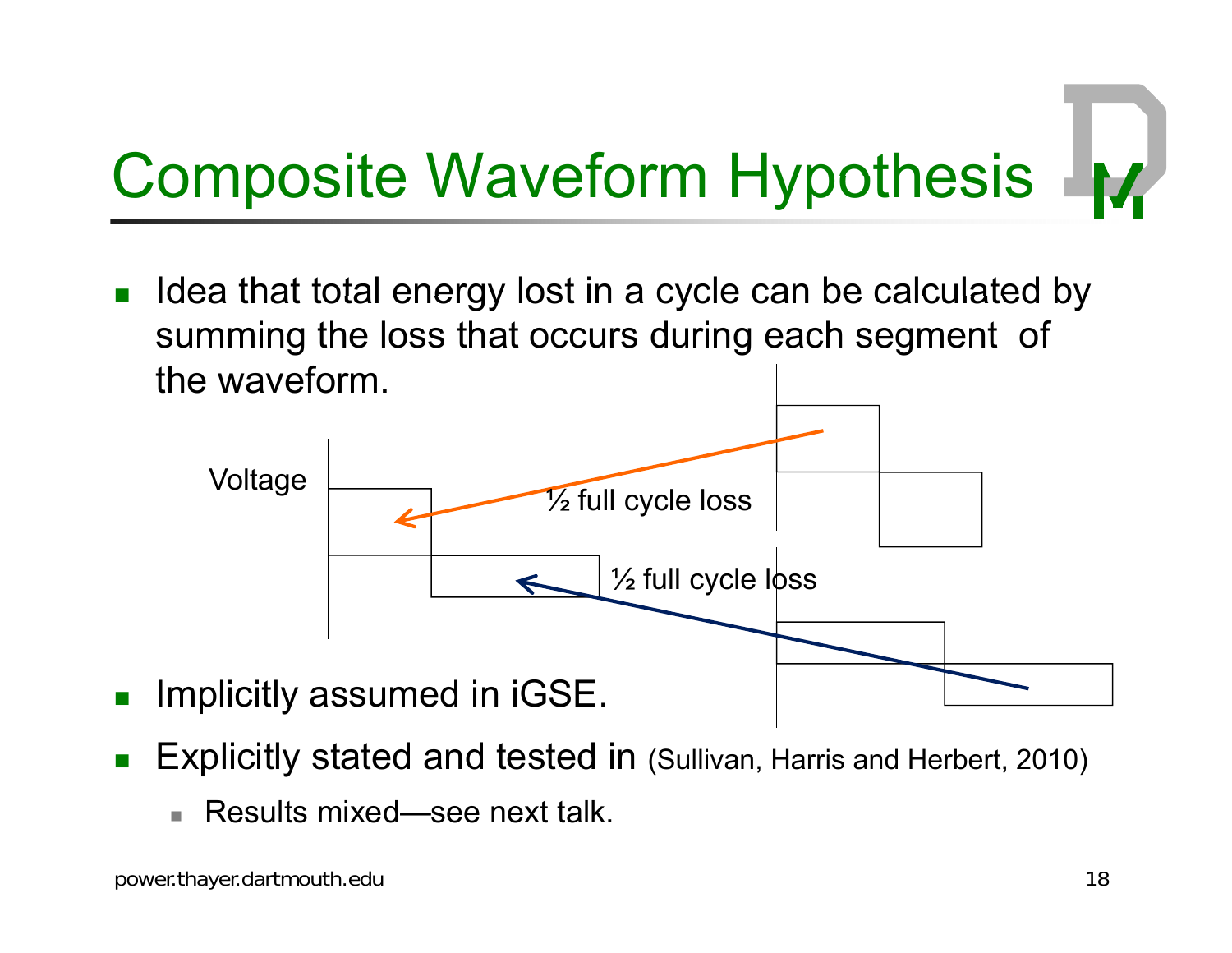### Measuring with sine waves vs. **V** measuring square-wave voltage?



- $\overline{\phantom{a}}$ ■ Predicting square with square data: Comp. Wav. Hyp. and iGSE give exactly the same results.
- $\mathcal{L}_{\mathcal{A}}$  Making predictions with the same class of waveforms is more accurate. Because:
	- Steinmetz parameters are different for different frequencies.
	- Square wave includes harmonics—can span two ranges.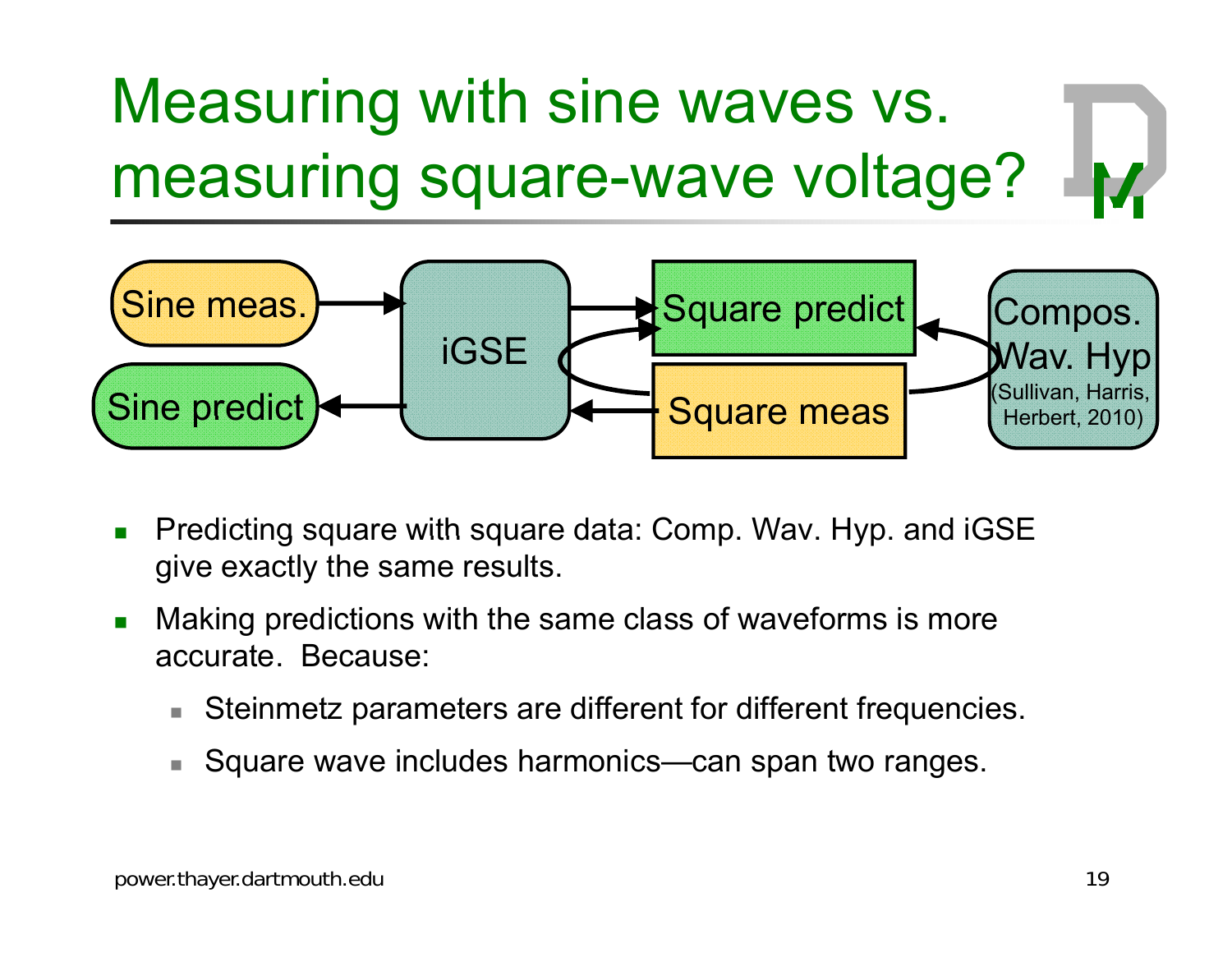

 $\overline{\mathcal{L}}$ Can fit with "two-plane Steinmetz" equation (Sullivan & Harris, 2011)

$$
P_v = \max(K_1 f^{\alpha_1} \hat{B}^{\beta_1}, K_2 f^{\alpha_2} \hat{B}^{\beta_2})
$$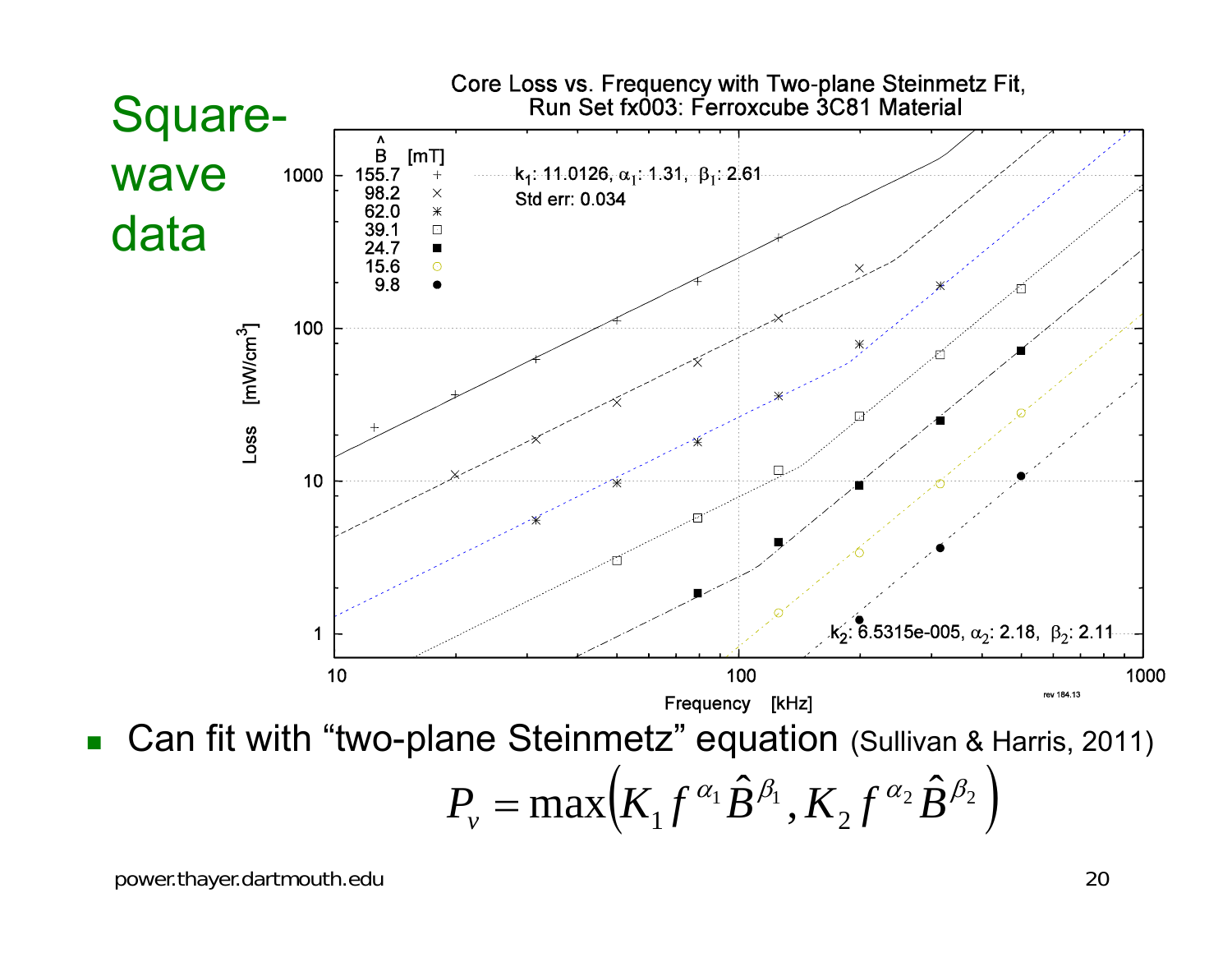### **Conclusions**



- iGSE:
	- $\blacksquare$  Works surprisingly well; better than most alternatives.
	- **Allows the use of square or sine data for square or sign** predictions.
	- Is equivalent to the composite waveform hypothesis for square predictions with square waveforms.
	- Is simple to use for PWL waveforms without minor loops, and minor loop separation can be used for waveforms with minor loops.

**But** 

- Does not account for dc bias effect or "relaxation effects."
- Square-wave data is a better basis for predicting loss with square voltage applications.
	- $\blacksquare$  Can fit with two-plane Steinmetz equation.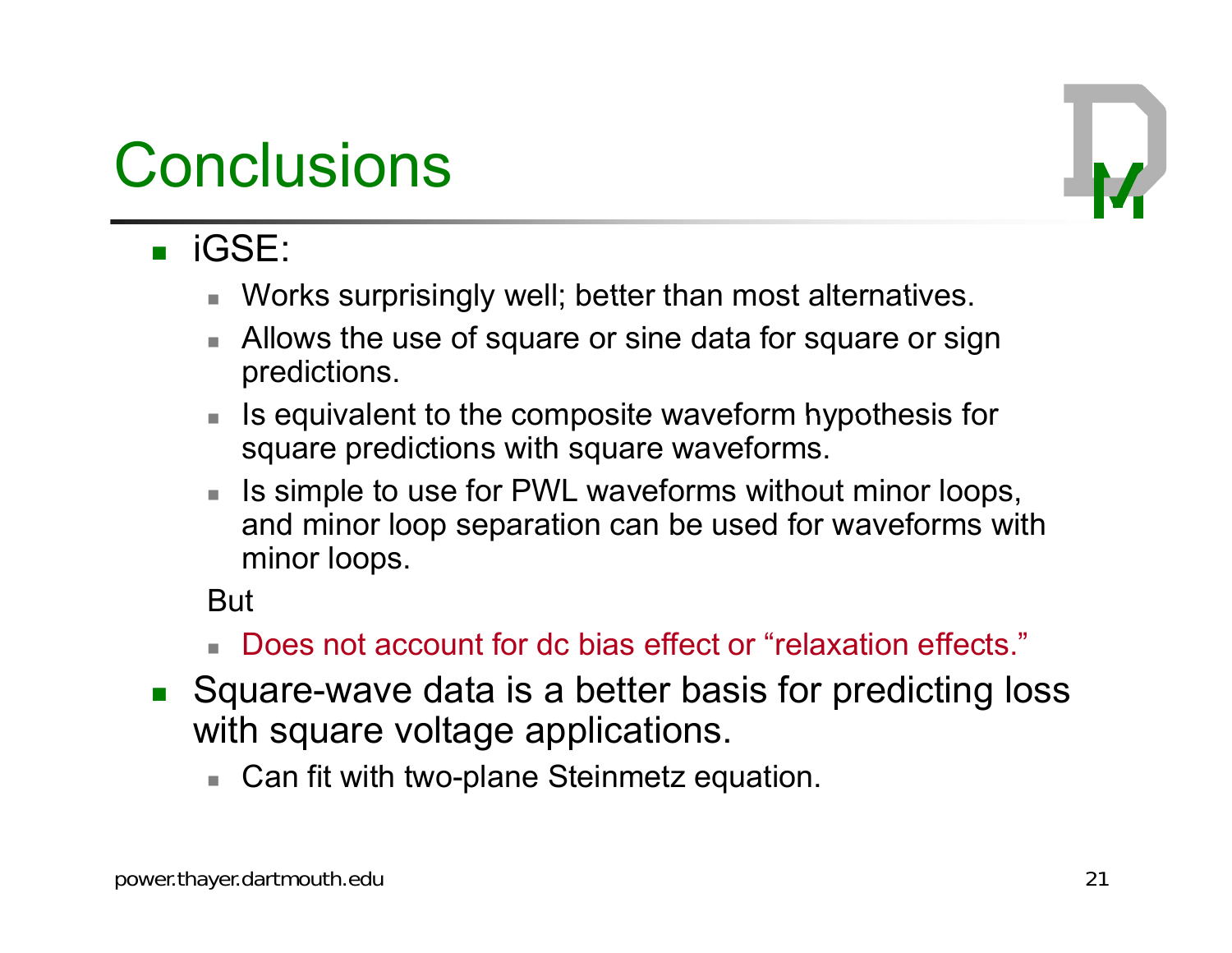# Moving forward

- Square-wave data from manufacturers.
	- п Including dc and temperature effects
		- Automated data collection!
		- **Standardized database format.**
- Research topics:
	- $\blacksquare$  Reduce data collection needed for dc, temperature, and relaxation effects based on underlying mechanisms.
	- Nonlinear dynamic model that matches behavior and captures loss accurately.
		- Constrain model development to match known loss behavior, as in development of iGSE.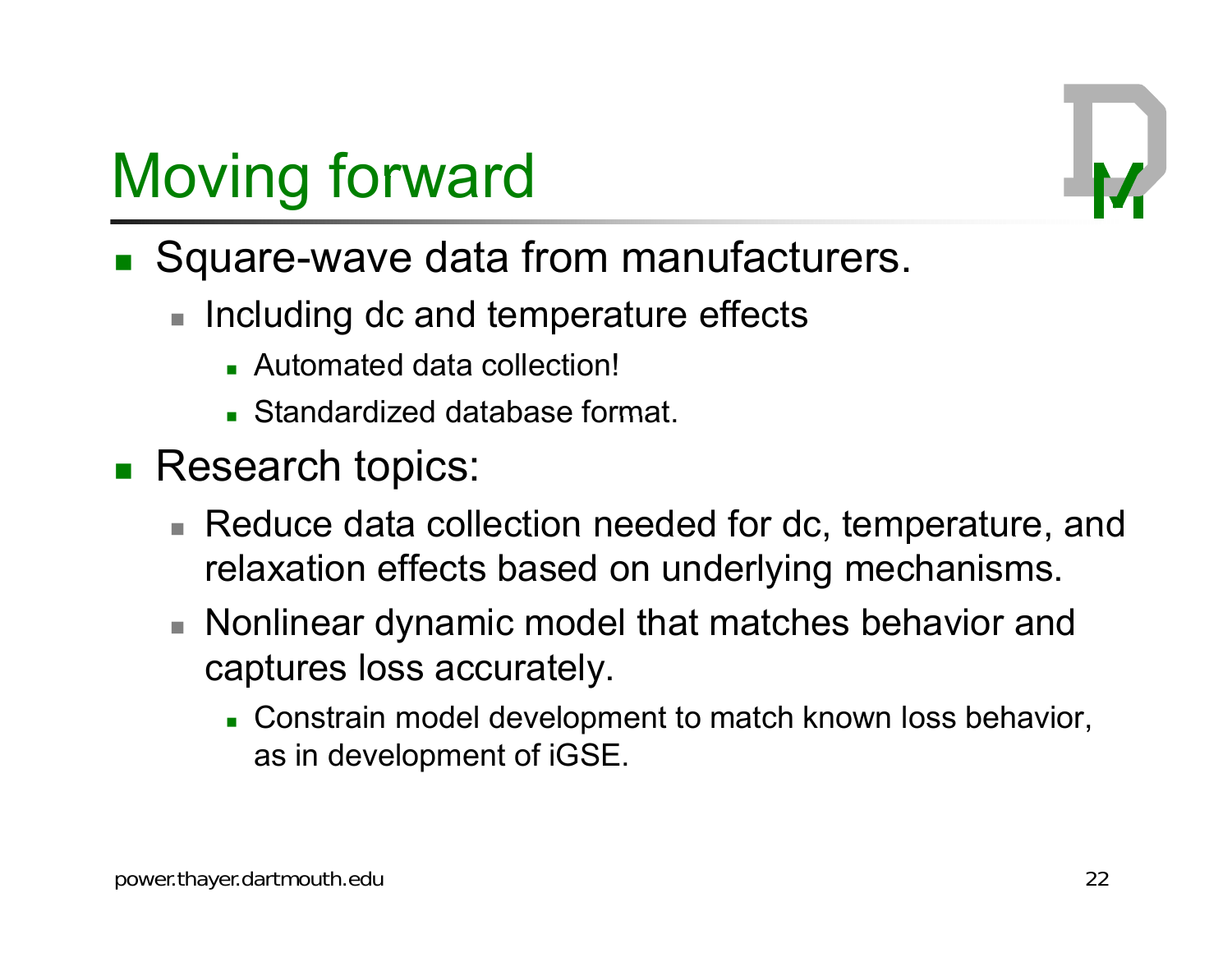### Addendum



- **One more method omitted from the original** presentation: the DNSE. (A.P. Van den Bossche, D.M. Van de Sype, V.C. Valchev, 2005)
- Uses iGSE (aka NSE) with the sum of two Steinmetz equations, one for pure hysteresis and one for anomalous losses.
- $\blacksquare$  This is one solution to the problem of needing different frequency ranges in a Steinmetz fit.